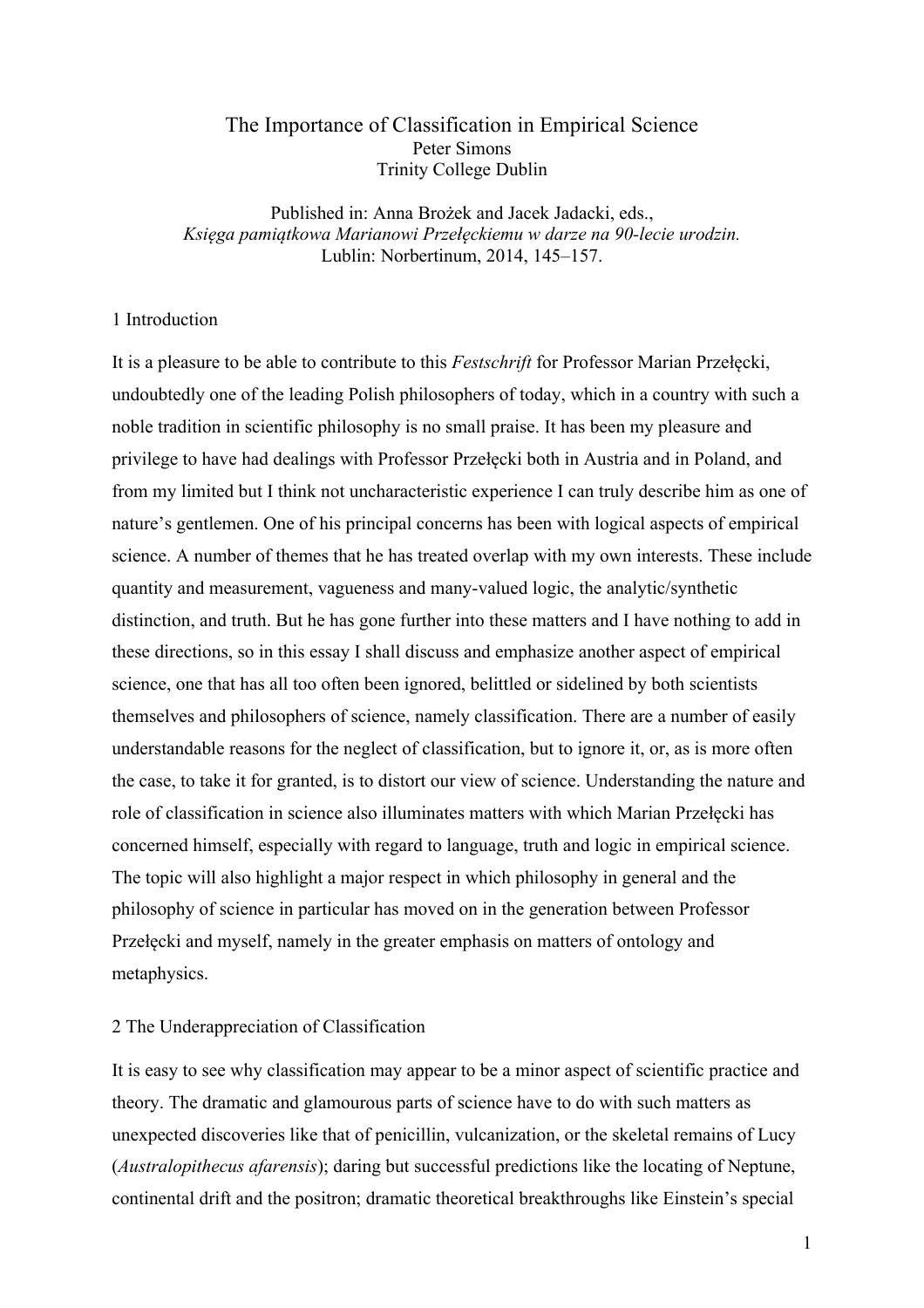relativity and Schrödinger's wave equation; or the great works culminating huge efforts, like Newton's *Principia*, Laplace's *Mécanique céleste* or Darwin's *Origin of Species*. By contrast the job of sorting specimens and phenomena into classes appears to be mundane, humdrum, unexciting, the perfect job for scientists with a limited imagination and a fear of fieldwork. The taxonomist is seen as a dusty museum-bound pedant, or a nerd who has not outgrown teenage collecting. Taxonomic disputes are seen as merely verbal quibbles fought well behind the front line of new and ground-breaking research.

Modern philosophers of science have not helped this neglect. Philosophy of science has often focussed on the dramatic episodes of science, in particular the theoretical upheavals of new "paradigms" overthrowing the conservative *status quo* and highlighting the role of the unconventional and mistrusted revolutionary, from Copernicus to Darwin to Wegener. The transformation of philosophy of science in the twentieth century with the advent of modern logic, and the attendant focus on the logical structure of scientific theories, and their verification, falsification and corroboration, while it stresses the linguistic medium of scientific discourse, has looked to logic—whether proof-theoretic derivation or modeltheoretic representation—for a scientific account of the meaning and structure of scientific theories. The increasing mathematical sophistication of scientific theories has led to questions as to how mathematics and the purely formal structures it describes can be so successful in providing the medium for so much science. As for classification itself, we are in possession of a powerful tool—set theory—which far outstrips the meagre tools available hitherto, and which took up such an inordinate amount of time and space in old logic manuals. A glance at books on logic and philosophy of science from the nineteenth century shows these to have been almost obsessed with such matters as whether classification is or should be dichotomous, or the correct way to classify the sciences themselves. Such matters almost completely vanish from consideration in the twentieth century.

Without in any way decrying the importance of any of the aspects of science and its philosophy mentioned so far—with the exception of set theory—it is my conviction that scientific classification, unglamourous and undramatic as it often is, is an absolutely indispensable and basic part of scientific theory and practice, that its ramifications reach into all parts of science, and that taxonomic best practice in science not only illustrates how and why classification is important, but also provides salutory lessons for philosophers—and not just philosophers of science.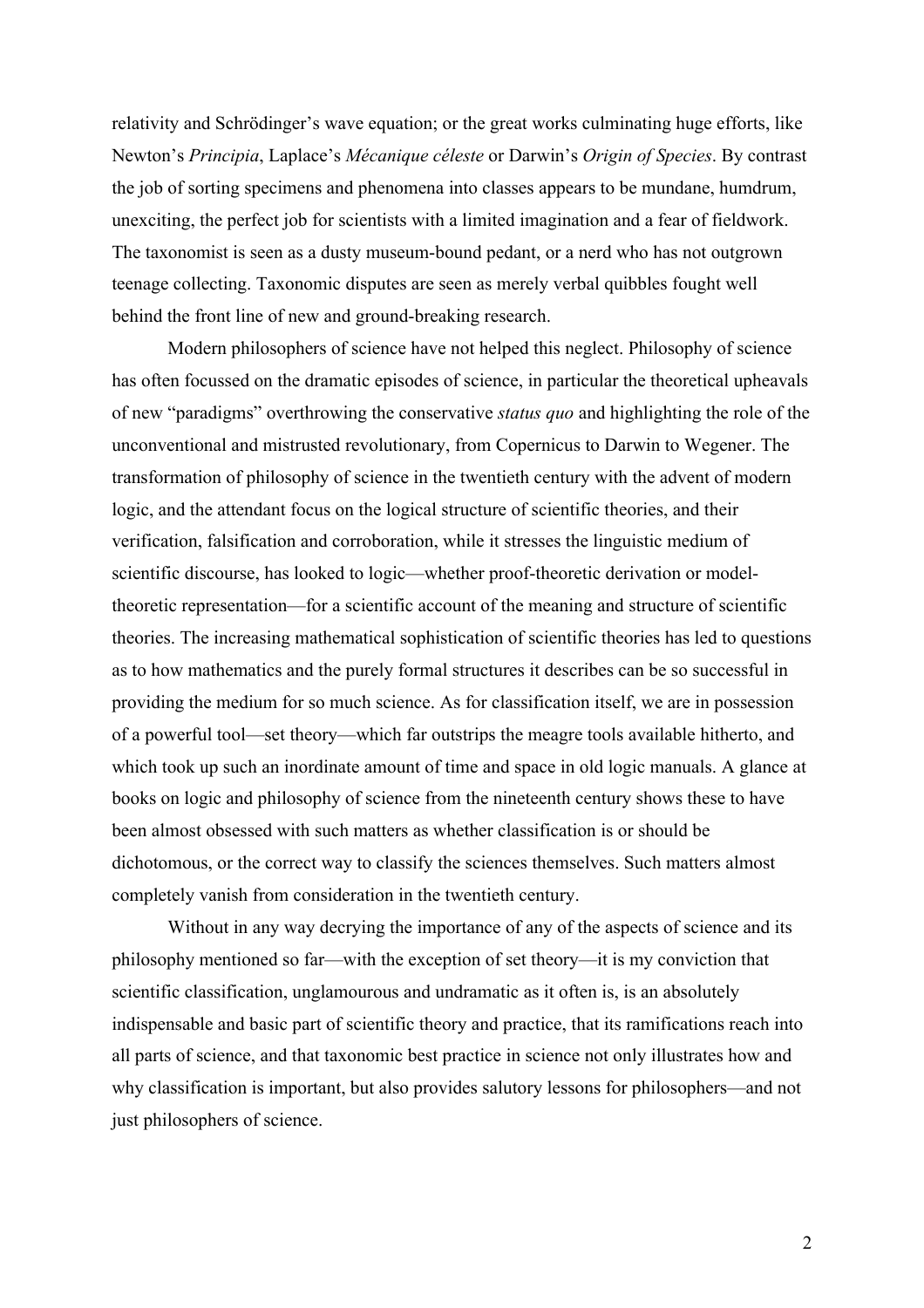#### 3 Terminological Matters

We begin by clarifying some matters of terminology and nomenclature, since even the term 'classification' is itself ambiguous.

Classifying is an activity: to classify, in its most basic sense, is to treat objects (entities or phenomena) in some given domain (which need not be exact in scope) in two or more different ways, depending on some actual or assumed features distinguishing them. In this very broad sense, perhaps all living creatures classify: bacteria swim towards nutrition and away from toxins, plants adjust their configuration and growth according to the directions of gravity, water and light sources, animals actively seek food and mates and shun predators. We can call this general differentiated treatment *distinguishing*. Distinguishing lies at the basis of all cognition: to cognize is in the first instance to discern differences.

We shall however restrict our attention as usual to the chattiest of animals, *Homo sapiens*. Humans, like other creatures, are born with or naturally acquire the ability to distinguish many kinds of stimuli and react differentially to them, and this provides the basis for our uniquely differentiating linguistic skills, which themselves furnish the indispensable basis for science. With language, humans manifest themselves as natural classifiers, and the linguistic repertoire of a human's language includes a plethora of local taxonomies. These include: other humans, their actions, appearances, social roles, possessions, and locations, all kinds of natural phenomena such as weather, diurnal and annual cycles, the heavens, landscape and its features, animals and plants, food and drink, dangers and desiderata, birth, growth, illness and death, in short, all the things that crowd into any human's life. These are often called 'folk taxonomies'. I don't like the term: it is condescending. It connotes naïvety or lack of reflection and scientific sophistication. In fact naturalists have frequently observed that the local flora and fauna taxonomies of so-called primitive peoples are frequently extremely accurate and sophisticated. I prefer instead to call the taxonomies explicit or implicit in the use of a natural language *vernacular taxonomies*.

That brings us to disambiguation. The term 'classification' can refer either to the activity or practice of classifying, or to the product of such activity. Where it is necessary to disambiguate I shall refer to the activity as *classifying* and the product as a *taxonomy*. Then there are two things that can be meant by 'classifying'. One is simply the activity of placing an observed specimen, from a supernova to a songbird, into a class—preferably the correct one—in a pre-existing taxonomy. This is the sort of activity beloved of amateur astronomers, ornithologists and botanists, and none the worse for that. Biologists call this activity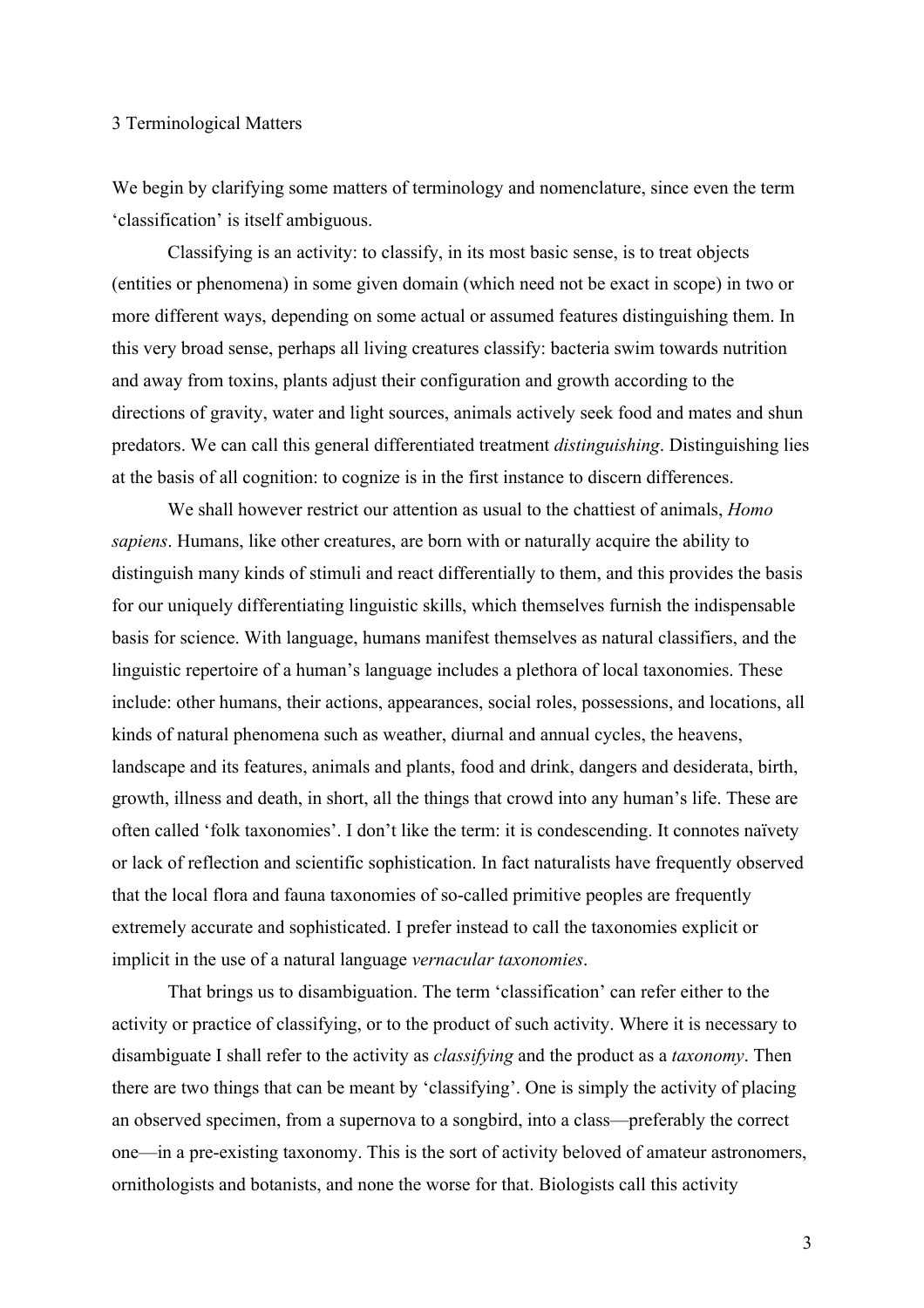*identifying*, as it consists in identifying the kind to which the specimen belongs. It is clearly to be distinguished from the activity of creating or (more frequently) modifying an existing taxonomy, by adding, subtracting, merging, splitting, or rearranging. Let us call this latter activity *taxonomizing*. It falls to only a few seriously to engage in taxonomizing. Scientists who discover a new kind of entity naturally want to see how it changes extant taxonomies. More subtly, sometimes classes in a taxonomy that were previously considered distinct turn out to be one, for example larvae of some crabs were once thought to be a separate genus, *Zoea*, and sometimes entities thought to be of one class turn out to be of two or more, as heavenly point light sources turned out to comprise three different kinds of object: stars, planets and galaxies, or birds once thought to be one species are split into closely resembling sibling species. When it comes to classifying then, all creatures distinguish, nearly every human identifies, but only a few humans taxonomize.

# 4 Divisions and Taxonomies: Formal Features

Taxonomies (classifications) have been much studied over the centuries, but attention has tended to be focussed on just one kind of taxonomy, one which consists of a domain (*summum genus*) uniquely divided and the classes in the division further uniquely subdivided, until undivided classes are reached. This is the familiar kind of nested hierarchy of classes. They are generally represented graphically by a branching structure resembling a tree. But while such taxonomic structures are important, especially in certain fields, they are by no means the only ones that need to be considered, and the attempt to force all taxonomies into this form can do violence to the kinds in many domains. So we shall need to cast the net more widely. For this purpose it is expedient to develop some terminology.

We suppose given a domain *D* of objects (of which there are at least two).

- A *division* of *D* is a collection of at least two subclasses of *D.*
- A division is *exclusive* if no object of *D* is in more than one of its classes.
- A division is *exhaustive* if every object of *D* is in some class of the division.
- A *partition* is a division which is exclusive and exhaustive of its domain.
- A division is *proper* if no class of it is *D* and none is empty.
- A *perfect* division is a proper partition.
- Two perfect divisions  $\{A_i | i \in I\}$ ,  $\{B_i | j \in J\}$  of a domain *D* are *crossed* when for all  $i \in I, j \in J, A_i \neq B_j$ , that is, no two classes of the divisions are identical.
- A division is *intrinsic* if it is based on intrinsic features of the its objects.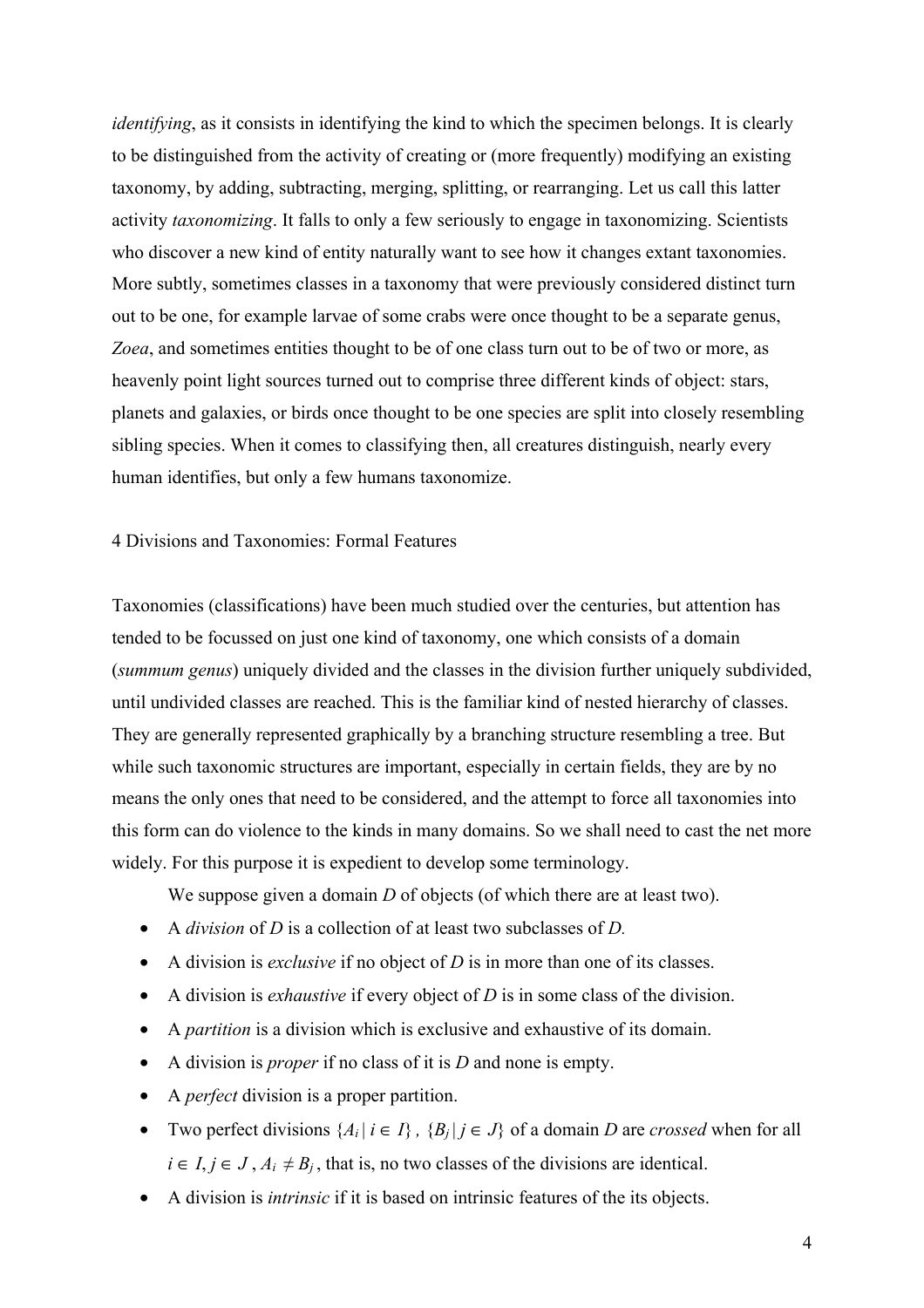- A division is *extrinsic* or *relational* if it is one based on the relations its objects have to other things.
- A *natural* division is one based on natural, pre-given distinctions, features or relations.
- A division is *essentialistic* if it is based on essential characteristics of its objects.

Every division is a taxonomy but not vice versa, because typical taxonomies consist of more than one division.

- A *flat* taxonomy is one consisting of only one division.
- A *crossed* taxonomy is one which consists of two or more crossed divisions.
- A *nested* taxonomy is one where there is only one immediate division of the domain, called the *top* division, and some or all of the classes in the top division are further subdivided in the same way (each divided class has only one division), and no divided classes have more than one division.
- The *depth* of a nested taxonomy is the largest number of divisions between the domain and the undivided classes. A flat taxonomy has depth 1, a nested taxonomy has depth of at least 2.
- A taxonomy is *dendritic* (that is, treelike) if it is nested and has a finite depth. The domain of a dendritic taxonomy is the *root taxon*; the undivided classes are the *leaf taxa*.
- A taxonomy is *precise* if it is determinate for every object and class whether or not the object is in the class.
- A taxonomy is *vague* if it is not precise.

We will need one or two more definition later, where they will be given in the text.

5 Requirements of a Good Taxonomy

Aristotle, the pioneer of scientific taxonomy, set the standard for later taxonomies. Following his work, it has often been thought that a scientific taxonomy is best when it is

- 1. Dendritic
- 2. Perfect throughout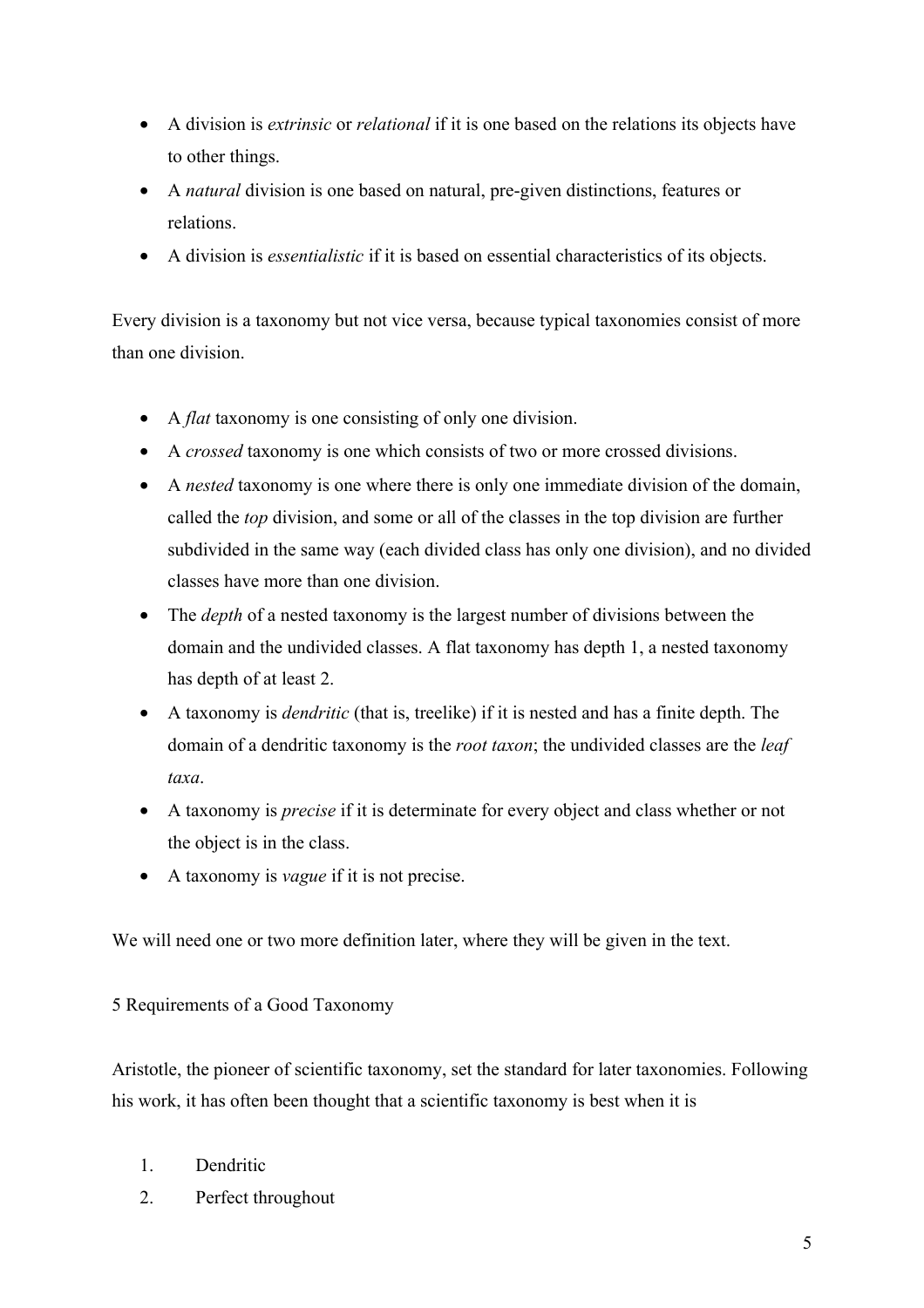- 3. Natural
- 4. Intrinsic
- 5. Essentialistic
- 6. Precise

All of these characteristics are generally desirable, some more so than others. But none of them turns out to be essential to all taxonomies. All colour taxonomies are more or less vague, as indeed are biological taxonomies, especially in the diachronic dimension. Taxonomies of people divided according to profession, occupation, place of birth or place of residence are non-essentialistic, as all these features are accidental; place of birth, residence, nationality are additionally all non-intrinsic; while nationality is non-natural. Perfection in taxonomies is often not achieved because domains are not exhaustively known. Every year sees new species of organisms added to existing taxonomies: new spiders, new insects, new plants, new bacteria, and so on, all have to find a new place in the overall taxonomy of biota. Of course an exclusive division can always artificially be made perfect by adding to a divided class a "wastebasket" or "catch-all" class given by the formula 'none of these, but of this kind'. Then undiscovered, undetermined or unclassified entities within the overall class can find a home here, but since any further determination placing them in a new taxon will require revision of the division anyway, little is gained by adding the catch-all class, since the new entities will typically (though not always) be in a known genus. Finally, dendritic taxonomies, while often desirable, are not always appropriate. Fundamental particles for instance are divisible according to rest mass, charge, spin, and other quantum characteristics, no one of which takes priority over the others. The chemical elements come in different classes according to their chemical properties, but again these are not most helpfully and correctly organised into a classification tree: the periodic table of elements is precisely nondendritic in form.

Of all the six features mentioned above, the single most important one is number 3: a scientific classification should always aspire, where the subject matter admits, to be natural, to "cut nature at the joints". In matters of society and culture, this is not always possible. Music genres, for example, are notoriously artificial. But away from these areas, natural classification is both standard and desirable. The objects of the domain and not the taxonomist's choices dictate the taxonomy. Where this desideratum is not observed, for example in the various astrological classifications of human temperament according to the year, month or day of birth, we have pseudo-science, not real science. The historically more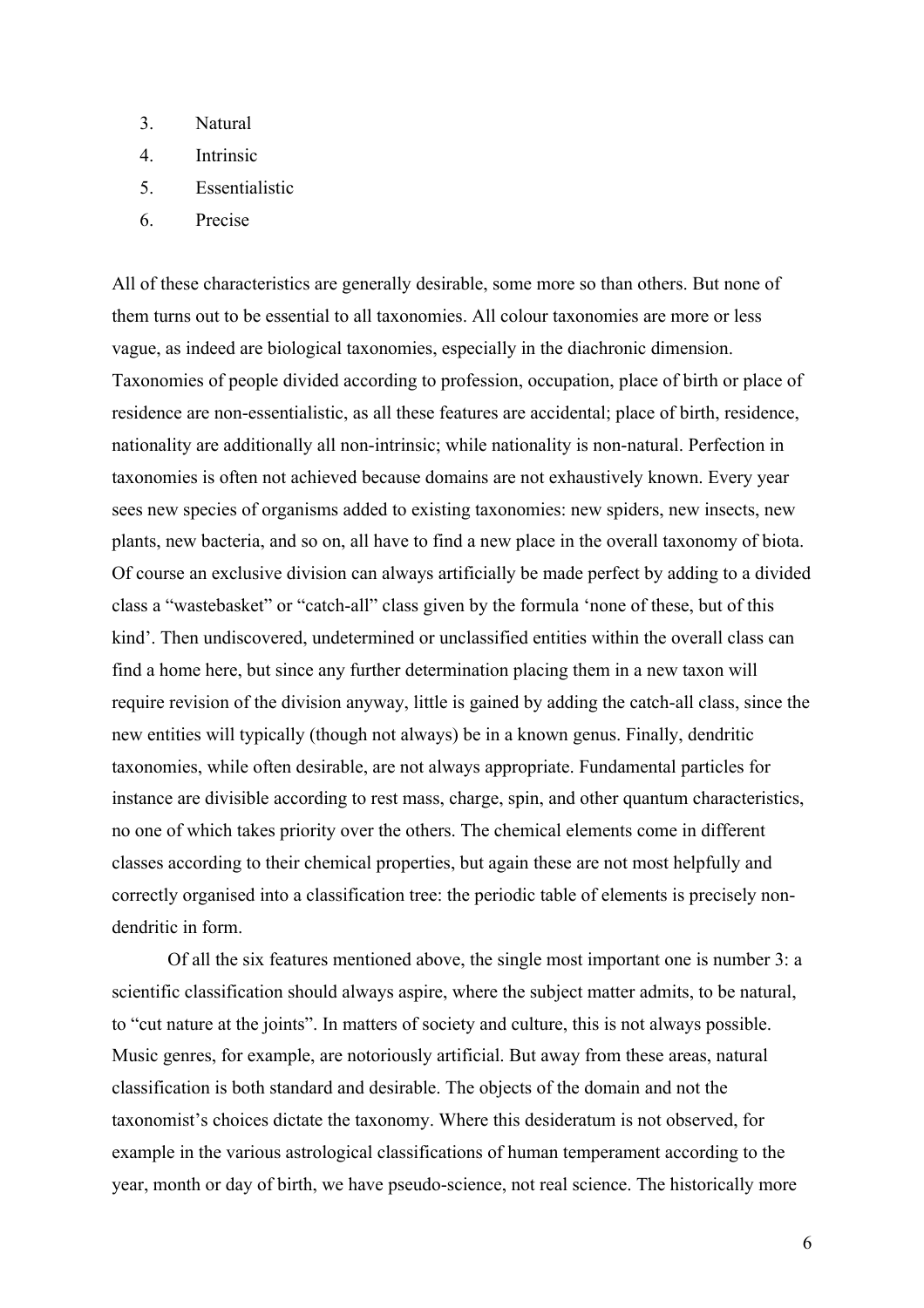disastrous pseudo-scientific taxonomy of human beings according to "race" was not wholly unfounded, in that salient phenotypic similarities and dissimilarities often covary with genetic distance. But two features of the racial taxonomy rendered it unscientific. One was the lack of covariation in the case of dark-skinned Africans. To lump all dark-skinned Africans together as one "race", from a wholly superficial Eurocentric perspective, went against the later discovered fact that the genetic variation among dark-skinned Africans is greater than that among all the rest of humankind put together. The other and more patently sinister side-effect of such taxonomy was of course to sustain prejudicial myths of racial supremacy under the superficial guise of scientific fact, when there was no such fact in view. There is an evaluative lesson in this which would not be lost on Marian Przełęcki, namely that evaluative use of scientific facts, including taxonomic facts, is always to be flagged explicitly as evaluative, and furthermore is always subject to the caveat that *every* scientific classification is *pro tem*, and is open to revision in the light of future discoveries.

### 6 Where Taxonomy Rules I: Library Science

While every science has to engage in classification and use taxonomies, there are two in particular where classification is paramount. One is not a natural science and we begin with that because it offers the clearest lessons: it is library science. The objects in the domain of interest to this science, and to its theorists and practitioners, are documents. We are most familiar of course with books as the documents in question, and since we are interested here only in certain features of bibliographic taxonomy and this is not a primer in library science, we will concentrate on them, leaving the interesting but less relevant issues of archiving letters, official papers and the like to one side.

Librarians need to classify books for two reasons: storage and retrieval. These needs cut in different directions. For storage to be efficient it is easiest to store books according to size and the order in which they are acquired. In this way wasteful unused shelf space is minimized. But because libraries acquire books across many genres and subject matters and they are intended to be not just kept but read and otherwise used, so effective retrieval is important, books need to be classified in other ways, of which three in particular are crucial: author, language, and subject matter. Leaving the first two aside, let us consider the last alone, as it is in any case the principal dimension of book classification, especially in nonfiction.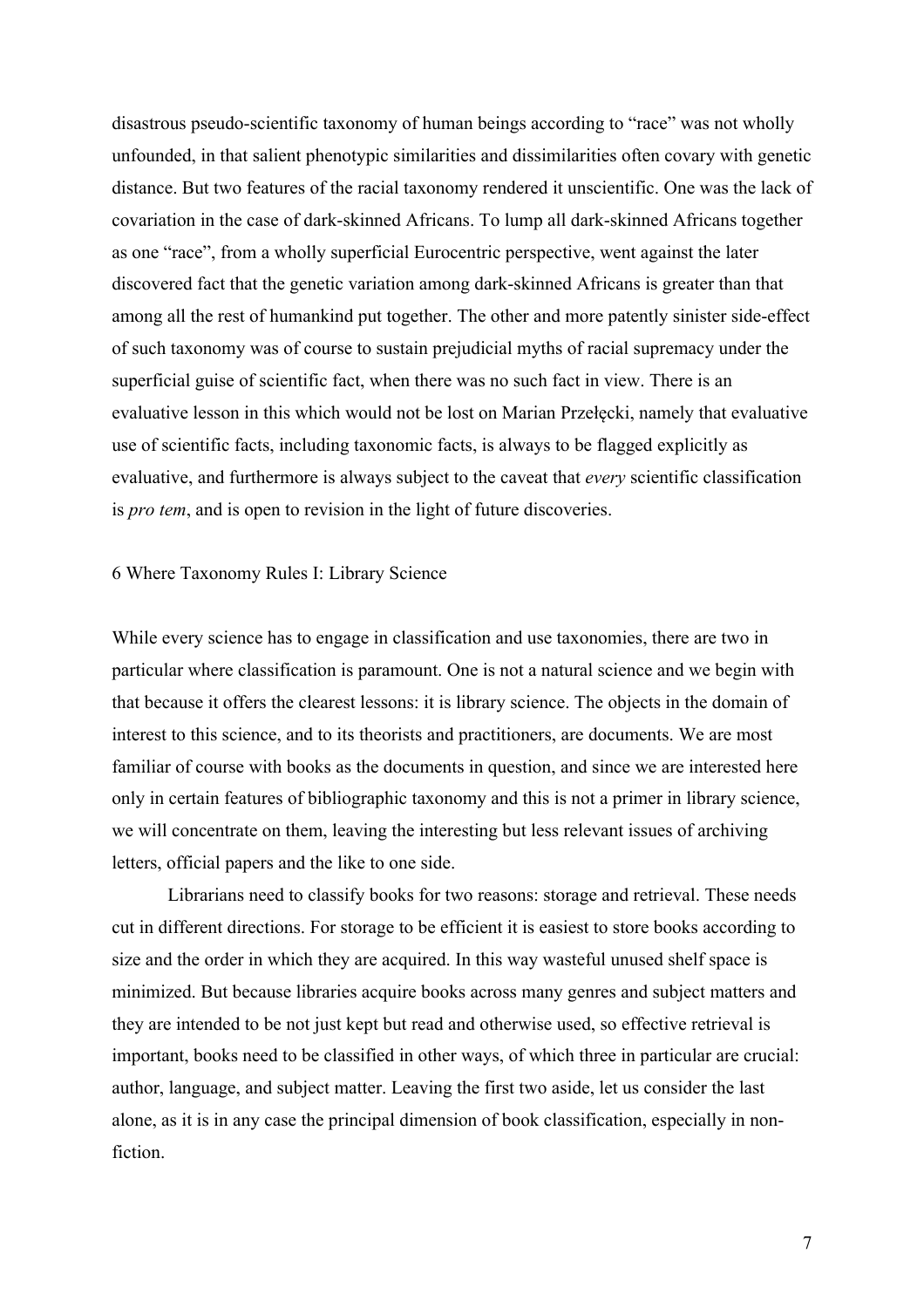Very few books are about one thing only. A book with the title *The Development of Military Uniform in*  $18^{th}$  *Century France* is about France, France in the  $18^{th}$  century, military uniform in France, military uniform in the  $18<sup>th</sup>$  century, as well as what the title says. It could be classified in the history of France, the history of the  $18<sup>th</sup>$  century, the history of military uniform, military history, the history of clothing. Similar books dealing with for example military uniform in 19<sup>th</sup> century Germany, or French military reforms, or the clothing of the  $18<sup>th</sup>$  century, might be shelved close to this book or far from it, depending on how it and they are classified. Cross-classification is the rule, rather than the exception, in books.

Traditional library classifications such as the Dewey Decimal, Universal Decimal, Library of Congress and Russian Library–Bibliographic Classifications are dendritic, and so force a choice as to which of the various characteristics of a book's subject matter is to be taken as primary, which as secondary, and so on. This separates books with common subject matter, both physically, if they are not shelved together, and notionally, in the classification scheme. The solution to this problem was furnished by the most revolutionary of all library scientists, the Indian S. R. Ranganathan (1892–1972). Though never a household name, Ranganathan deserves to be remembered by all scientists and philosophers as the person who clearly formulated the principles by which any complex taxonomy should be organised. Ranganathan's type of taxonomy is called a *faceted classification*. Given a domain *D*, any respect in which the objects of *D* may be perfectly divided (partitioned) constitutes a *facet*. In any bibliographic subject-matter, and in any other domain for that matter, the objects of the domain may be divided in different ways. Facets are ways of dividing the objects of *D* which are mutually exclusive, and, as far as is sensible or practical for the domain in question, jointly exhaustive of the ways in which the domain can be divided. In logicians' terminology, each facet is a *determinable* characteristic, the values of which are *determinates*.

Consider for example the sweaters in a person's wardrobe, or a shop. They can be divided or grouped according to colour, style, material, country of provenance, size, price, manufacturer. Each of these is a facet. The same principles can be applied to any subject matter, even within a partly hierarchical classification, where the facets may change from one part of the taxonomy to another. For example among animals one facet is Number of Legs; this is inappropriate among trees, where however the division between Deciduous and Evergreen is relevant. Faceted classification, once remote and esoteric and known only to librarians, is set for wider use in classifying information on the internet for easier and more efficient access. It is the key to other forms of taxonomy too, as we shall indicate.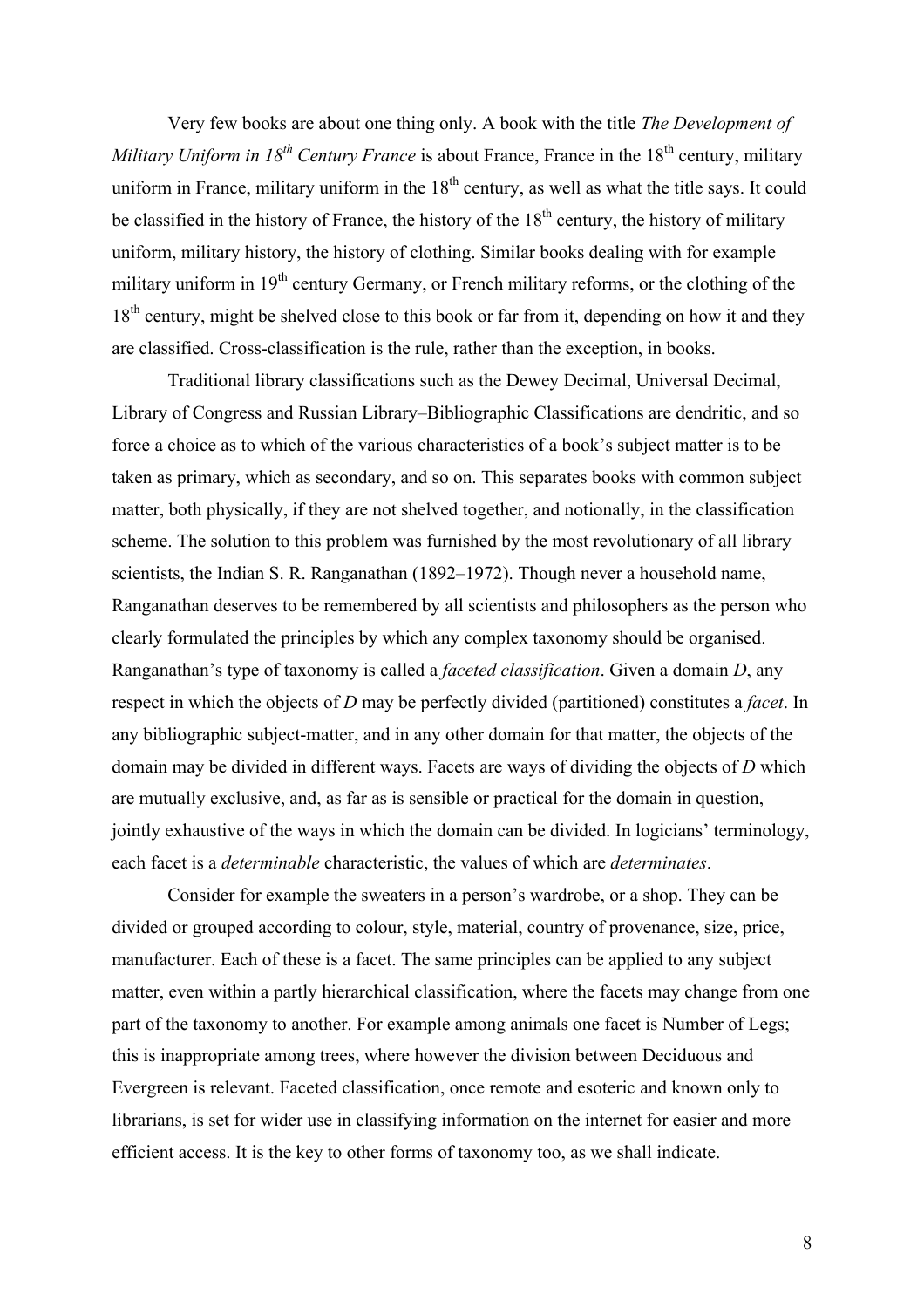#### 7 Where Taxonomy Rules II: Biology

Classification is central to biology, and it was Carl von Linné (Linnaeus), the father of modern taxonomy, who anchored it in this role, and made biological taxonomy the nested hierarchy or tree of life that it has remained. Linnaeus however followed Aristotle's principles, basing his classification on the physical appearance and characteristics of organisms, asssumed as essential characteristics. With the increasing discoveries of fossils and the advent of Darwin's account of evolution it became clear that the nested hierarchy was not static, that characteristics treated as essential could be gained and lost, and that kinds of organism varied over time, with new species arising and others going extinct. This led to a reinterpretation of the dendritic taxonomy of organisms as representing not only their similarities and dissimilarities but the branching phylogeny behind them. Evolutionary taxonomy, while still dendritic, had to be at least consistent with phylogeny, so that creatures with a common ancestor should be together in a taxon at some level in the hierarchy. The modern classificatory movement of *cladistics*, which is the predominant school of thought in modern biological taxonomy, was initiated under the name of 'phylogenetic systematics' by another radical taxonomist insufficiently known to the philosophical community, the German biologist Willi Hennig (1913–1976). The reason for branching a taxon into two (or occasionally more) other taxa is always and only for Hennig an event of speciation, the development of a new species. A diagram representing the purported history of such branchings among a group of organisms is a *cladogram*, and the group of all descendants of a single species is called a *clade*. With this, phylogeny becomes the sole structural principle of organic taxonomy. Cladistics discards the idea of a relatively small number of hierarchical categories such as Genus, Family, Order, Phylum, Kingdom, which had characterised systematics before, and for this reason, together with factional dissent among cladists, and other issues, such as its not taking account of varying rates of adaptive divergence, it has not always been adopted wholesale and uncompromisingly.

While it may seem as though the dendritic taxonomies of traditional systematists and cladists alike are as remote as possible from the unordered combinations of faceted classifications, there is an important link. Biological systematists, whether they deal with living organisms or are palaeontologists, hardly ever observe speciation in process, and never ever observe the distant past speciation events which led to branching and evolutionary divergence. They are therefore constrained to examine similarities and differences among either extant organisms or extant traces of organisms (fossils etc.) and infer phylogeny from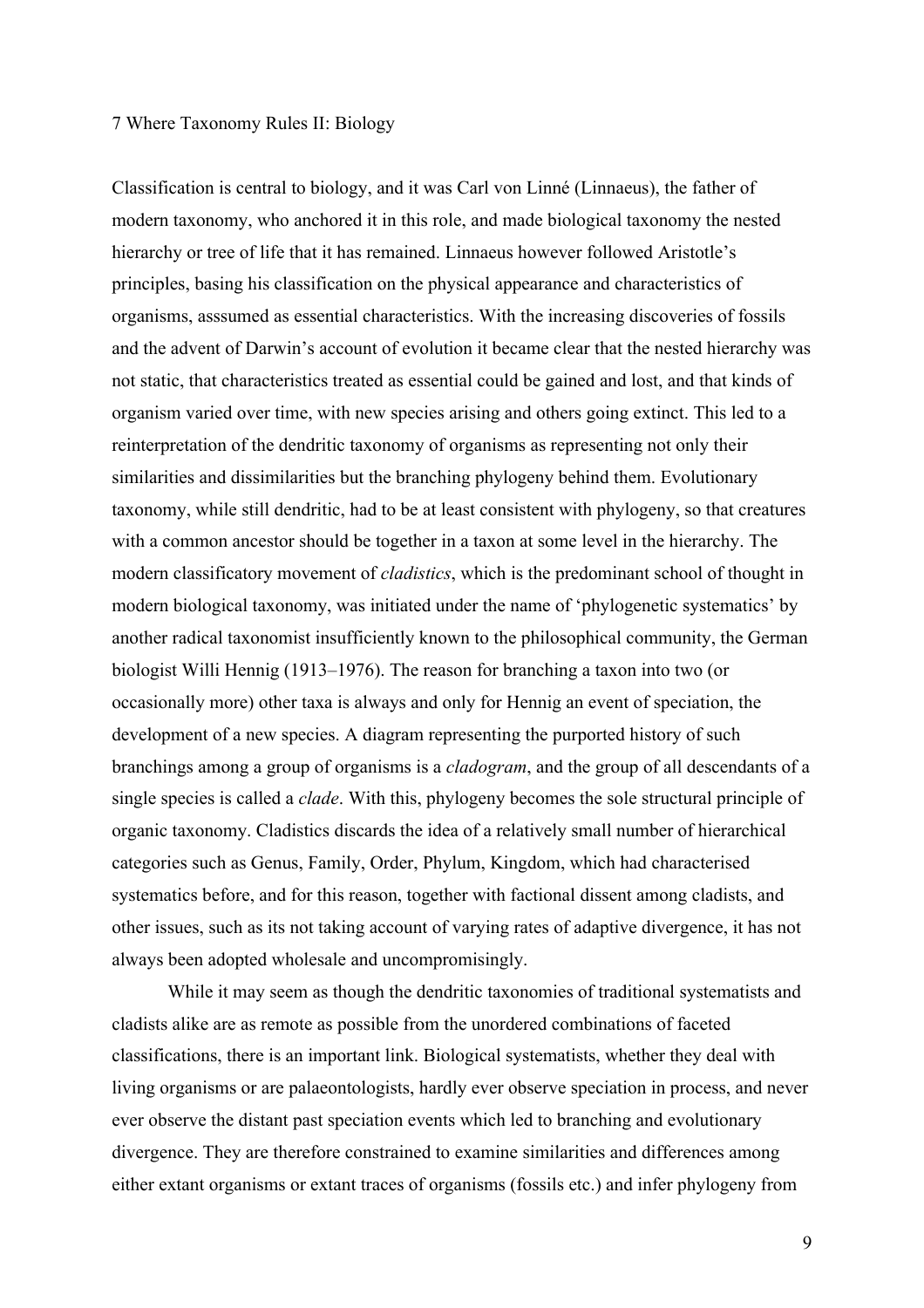the characteristics observed. Those features which indicate new descent from a common ancestor are called *synapomorphic characters*: they are features shared by two or more taxa and their presumed common ancestor but lacking from the ancestor's ancestor, and so presumed to have developed only once. It turns out that the best way of organising the data on characters that may play this indicative role is by facets: synapomorphic characters constitute one value of a facet shared by three or more taxa but not by other closely related ones.

The range of accessible facets has been hugely increased by the availability of rapid and comprehensive DNA sequencing, so that studies of organisms' genotypes adds considerably to the information available from their phenotypes. Unfortunately it also increases the complexity of inferring phylogeny from present relationships by orders of magnitude, so that putative phylogenies are nowadays often constructed on the basis of computer programs seeking the most parsimonious way of arranging lineages so that the observed characters result from the fewest possible speciations. While these methods of inferring descent from comparison of characters are subject to caveat and criticism, especially when applied dogmatically, and while matters have been further complicated by the now acknowledged frequency and significance of horizontal (lateral) gene transfer (HGT), it remains the case that a faceted treatment of the characters of organisms lies at the basis of the classification of organisms. Organisms' lines of descent no longer form a neat tree, thanks to HGT, but the principle of inferring the order and nature of modification, whether by standard ("vertical") parent–child relationships, or by HGT, still rely on an initially non-hierarchical grouping of characters into families (facets).

#### 8 Taxonomy in Other Sciences

While other sciences place less central importance on taxonomy and on taxonomic principles, it is still ubiquitous and important, whether in organic chemistry, mineralogy, astronomy, physics, linguistics, or sociology. A few brief illustrations must serve here. While the mathematical techniques of physics dominate over taxonomic issues, they also serve taxonomy: the fundamental particles of the standard model of particle physics fall into families defined by facets such as mass and spin, while stars are classified according to mass, age, temperature and several other characteristics, with different categories of star experiencing different life cycles and ultimate fates. In linguistics the presence of extant and recent similarities, the transitions among which were studied in 19th century historical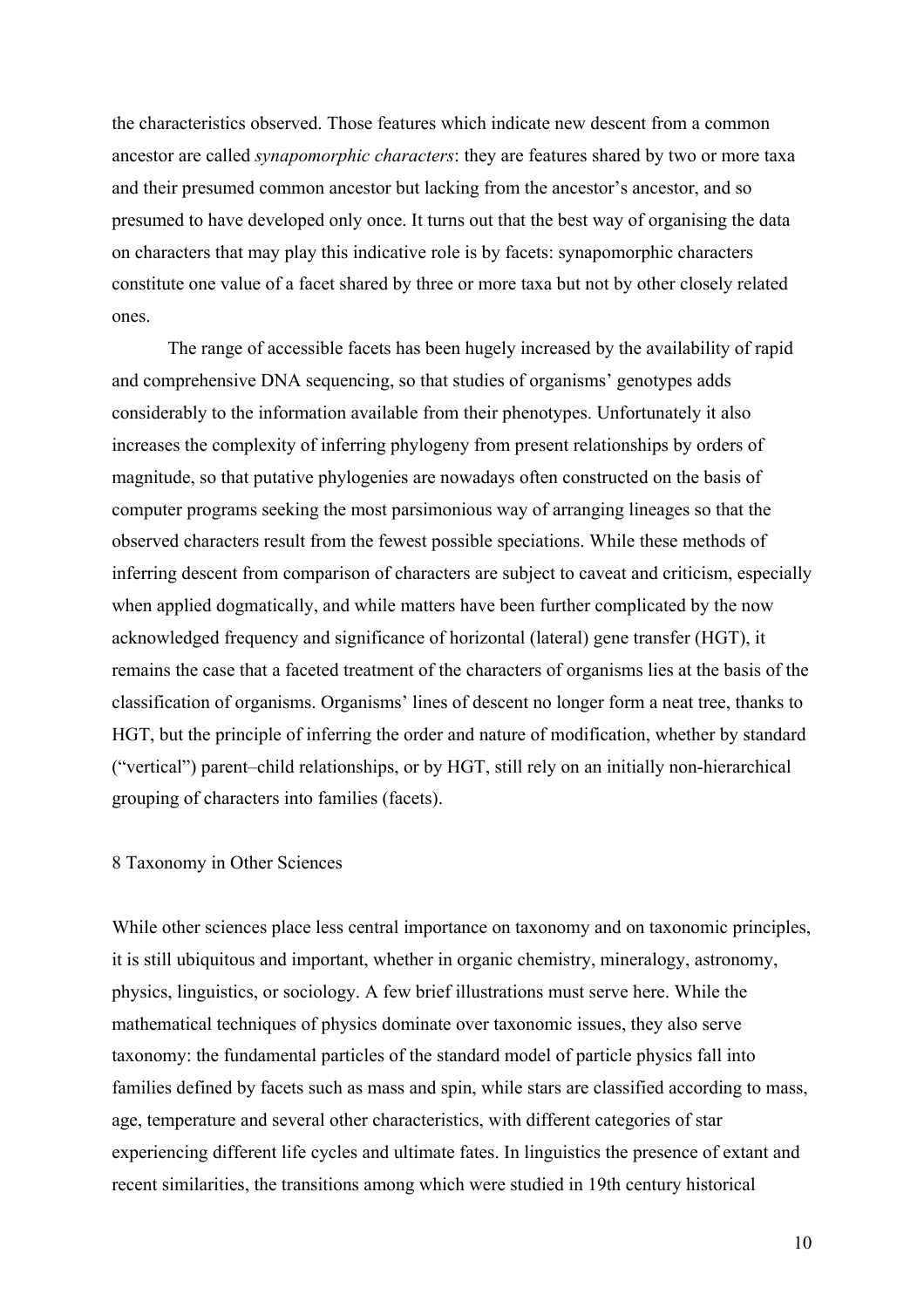linguistics, give rise as in biology to a phylogenetic tree of languages bearing no accidental resemblance and often causal connection to the genetic similarities and inferred descent and separation of human populations. In medicine specialisms may be defined by more than one division of illnesses and disorders, whether systemic (liver, respiratory, cardiovascular, neurological), age-specific (obstetrics, paediatrics, geriatrics), mode of transmission (airborne, water-borne, contagious), nature of disruptive agent (virological, bacteriological, toxicological, oncological), or mode of treatment (physician, surgeon, radiologist, psychiatrist). Medicine apart, whose aim is practical, the aim of sciences as such is not to classify: it is to understand and explain; but without sound taxonomic principles and good working taxonomies these ultimate aims of science are not realizable.

## 9 Lessons for Philosophy

Classification as a matter for theoretical interest and concern has long since disappeared from the menu at the philosophical dinner-table, and some of the reasons for this were mentioned in Section 2. I want to draw some positive and negative lessons from our quick survey of matters taxonomic in this paper for the practice and future of philosophy, including not just the philosophy of science itself, where the lessons are fairly evident, but also in my own speciality of metaphysics and ontology. Modern analytic philosophy was born in the effort to understand the nature of mathematics and the logic that governs it: the tools forged in that effort were turned onto understanding the logic of science and they also radically enhanced the workbench of philosophy itself. But a preoccupation with mathematics and logic has not always been healthy for philosophy. The formal sciences, Quine notwithstanding, are radically different from the empirical sciences, and the *a priori* taxonomies of mathematics are very unlike the *a posteriori* ones of empirical science. Ernest Rutherford reputedly quipped that "All science is either physics or stamp collecting." By this he was not only exalting physics because of the necessary sophistication of the mathematics required to deal with the innards of physical phenomena: he was also belittling taxonomy, which looms larger elsewhere. The sciences other than physics, echoing Rutherford we might ironically call them the *philatelic* sciences, in many cases resort to descriptive, phenomenological and taxonomic treatment not because they are inherently unmathematical, but because the mathematics they would need were they to be done in the way that physics is done is far too complex for anyone, including a physicist, to master.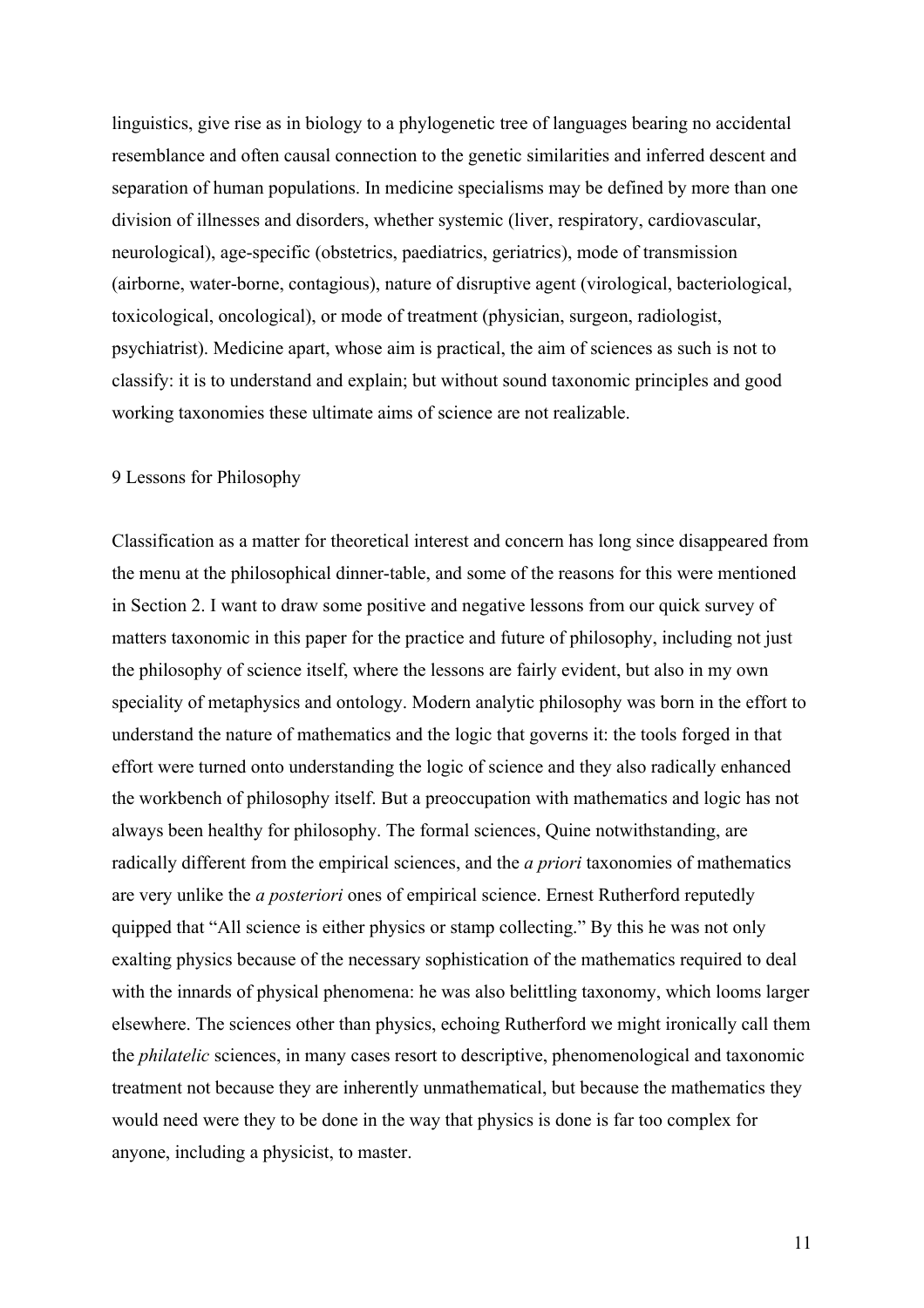The one mathematical tool that philosophers interested in taxonomy should avoid at all costs is set theory. Set theory was conceived by Bolzano and developed by Cantor as a tool for mastering the transfinite. As such it needed to be vastly more powerful than the traditional algebra of classes. In the wake of the disappointment at the failure of logicism it became a substitute for that logical foundation, and infiltrated mathematics not least as a handy *lingua franca*. In the hands of mathematically-minded philosophers such as Quine and Montague it was propagated as a new ontology rendering obsolete the traditional concerns with properties, relations, classes, events, actions, times and places. Everything could be done by set theory, including classification. But set theory is far too powerful: it does not discriminate between natural and gerrymandered classes, it encodes but does not help to understand the notions it supplants, and it requires a Platonistic ontology of praeter-transfinite proportions. Much of the terminology of set theory can be adapted to less unnatural and extravagant collections, but the hardcore ontology should be jettisoned. Above all set theory trivializes the ontologist's search for categories, the highest genera of things. Philosophers from Aristotle to Whitehead obsessed about categories, but when everything is either a set or an urelement, what else is there to do as regards taxonomy? The set theoretical philosopher says: nothing. But the answer from the point of view of empirical science is: everything.

Taxonomy in empirical science is no longer doctrinaire: it is flexible and adaptable to the domain. Classification in chemistry, zoology, medicine, sociology and so on is not bound by the Aristotelian paradigm. It is generally indifferent to matters of essence versus accident, except at a relatively unproblematic nomenclatural level. Scientists do not obsess as philosophers do about intension versus extension, sense versus reference. The distinction exists, but is wielded lightly: the main concern of scientists is to craft the words that will ensure they get their *extensions* right, that they cut nature at her own joints. If need be, they will change ("tweak") the terminology to get it right: if genetics tells us that the hominids and the other great apes form a clade, then so be it: the "other great apes", the *Pongidae*, will disappear as a valid biological taxon, important though the distinction between them and us remains. If there turn out to be (as there did) particles with the same mass as electrons but with positive charge, scientists can choose either to extend 'electron' to cover these and find two new terms, or reserve 'electron' for the original case. In fact scientists opted for the latter course and called the newly discovered particle 'positron'. But its empirical discoverer Carl Anderson wanted to use 'electron' as the generic term and rename the old negatively charged lepton 'negatron'. Arguably his suggestion was better than the one adopted, since we now